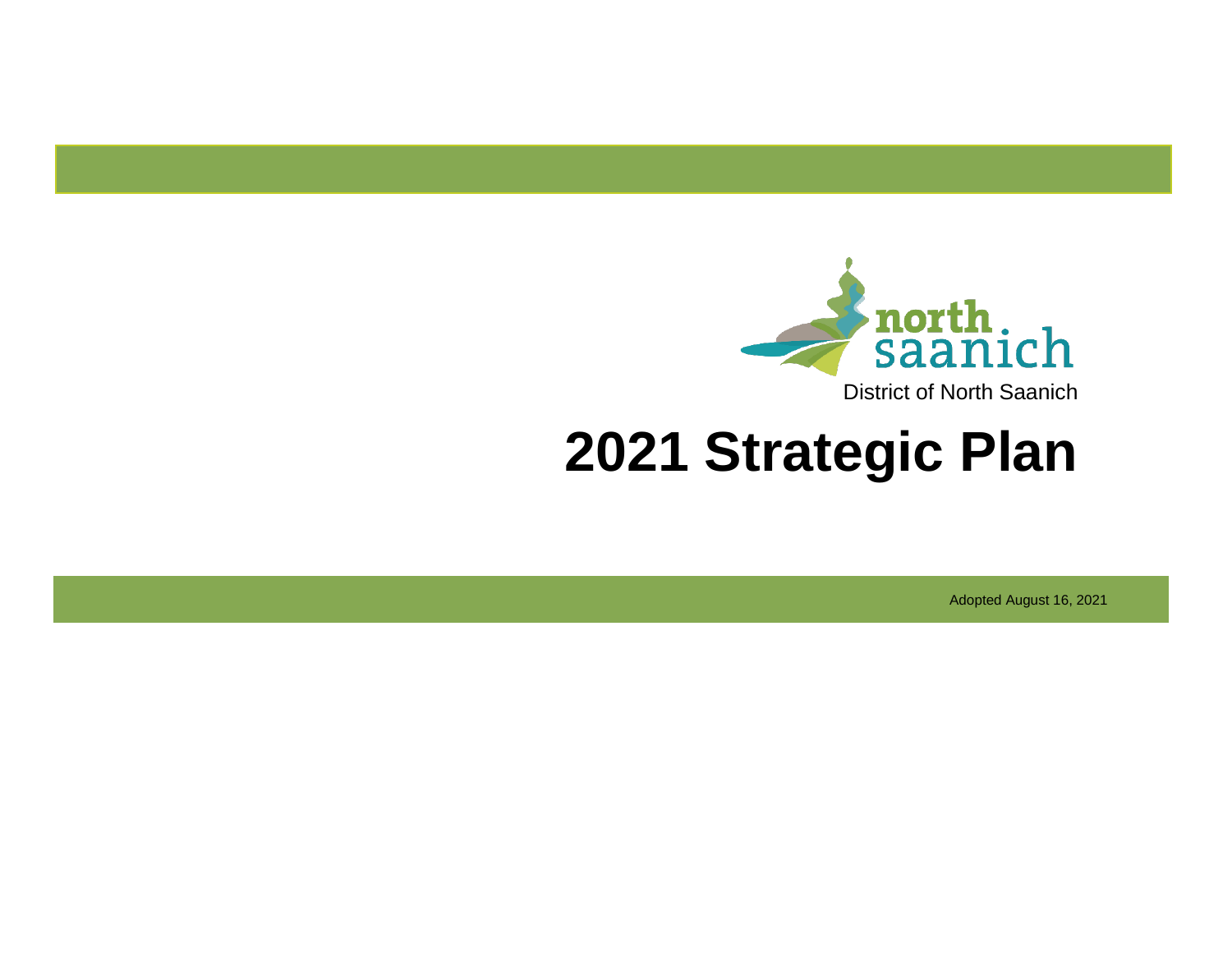# **Context**

This Strategic Plan sets out Council's focus and strategic priorities for the 2021-2024 period and beyond. The Plan is based on many studies, plans, and public input opportunities over the years and we believe the Plan's directions and priorities reflect the overall will of the community we serve.

As we learn more from the community, our staff, Commissions and Committees, the Strategic Plan will be enhanced and modified as required by Council. Over time the Plan will be reviewed and updated to ensure consistency with emerging plans and related strategic decisions. Strategic planning is a Councildriven process that is supported by staff. The Strategic Plan is a working document developed with input from all members of Council and senior management. An initial planning workshop is held early in the first year of a newly elected Council and annual workshops are held to review and update the Plan. The most recent revision of the plan was created by Council at a workshop on December 10, 2020, and then modified and adopted at the January 18, 2021 regular Council meeting. The updated Plan was updated on August 11, 2021 and adopted on August 16, 2021.

The Strategic Plan is an "umbrella policy" that sets the context for all that we do and helps to align specific plans having to do with finance, land use, solid waste, information technology, infrastructure and parks. It also provides the basis for department business plans and annual budget submissions. The Plan focuses on new objectives; however, it is recognized and acknowledged that the vast majority of the District's resources are devoted to its core services, including infrastructure maintenance, Planning & Community Services, parks, trails, Emergency Services protection, emergency preparedness, financial services, administration, and information management.

> Mayor Geoff Orr Councillor Heather Gartshore Councillor Jack McClintock Councillor Patricia Pearson Councillor Brett Smyth Councillor Celia Stock Councillor Murray Weisenberger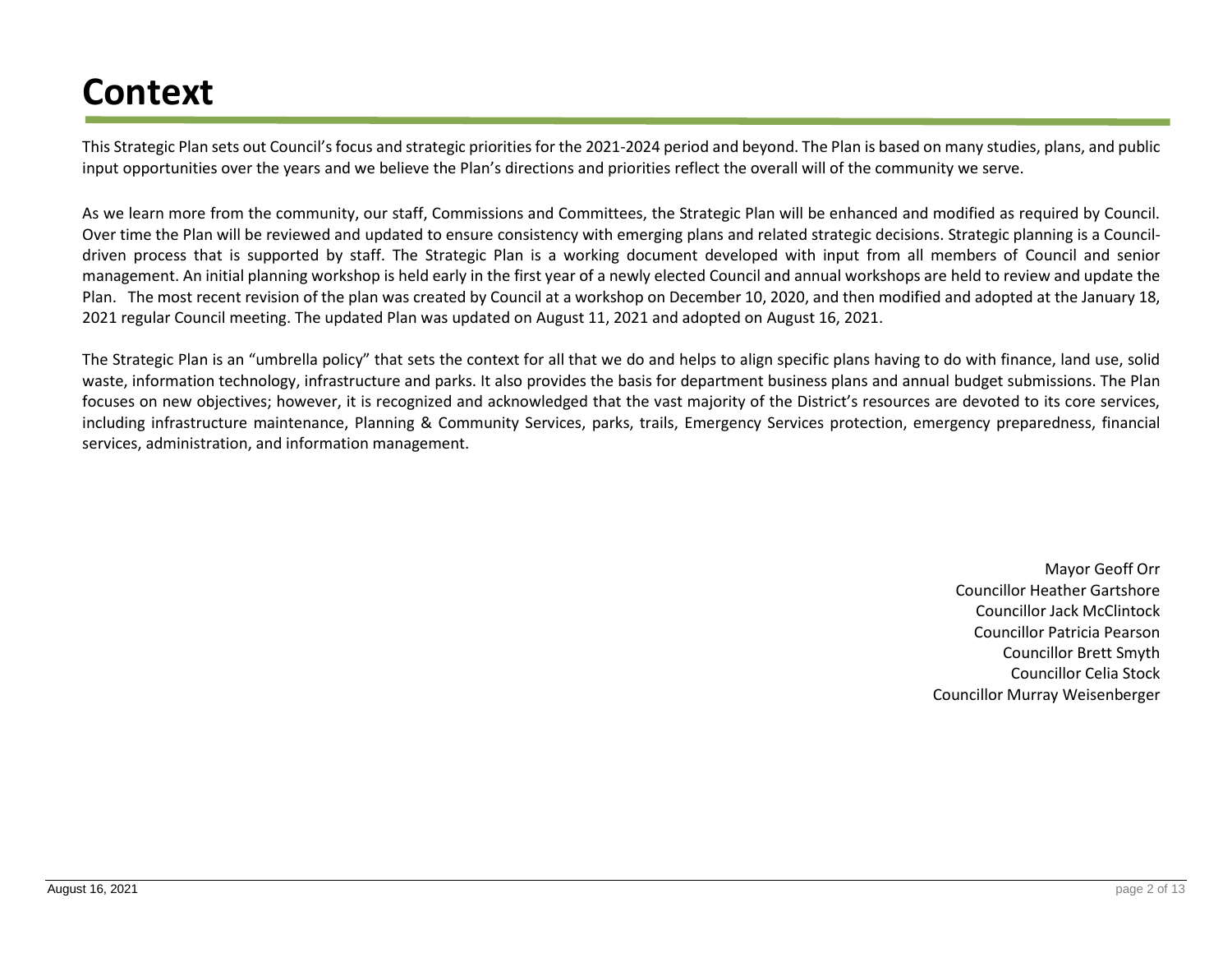# **Our Focus**

## **Vision**

Council and staff of the District of North Saanich are guided by vision elements that have emerged from significant community review and discussion and are drawn from the Official Community Plan.

The future will ensure that:

- 1. diverse neighbourhoods are respected and supported;
- 2. rural, marine and agricultural resources are protected, maintained, and enhanced;
- 3. the needs and priorities of our community are supported;
- 4. the arts are supported;
- 5. the community is inclusive, accessible and culturally vibrant;
- 6. suitable, appropriately located economic activity is supported;
- 7. efficient levels of service commensurate with appropriate taxation are established;
- 8. natural environments are protected, and a commitment is made to the preservation and enhancement of regionally significant green and blue spaces; and
- 9. North Saanich is a sustainable community that plans for the potential impacts of climate change.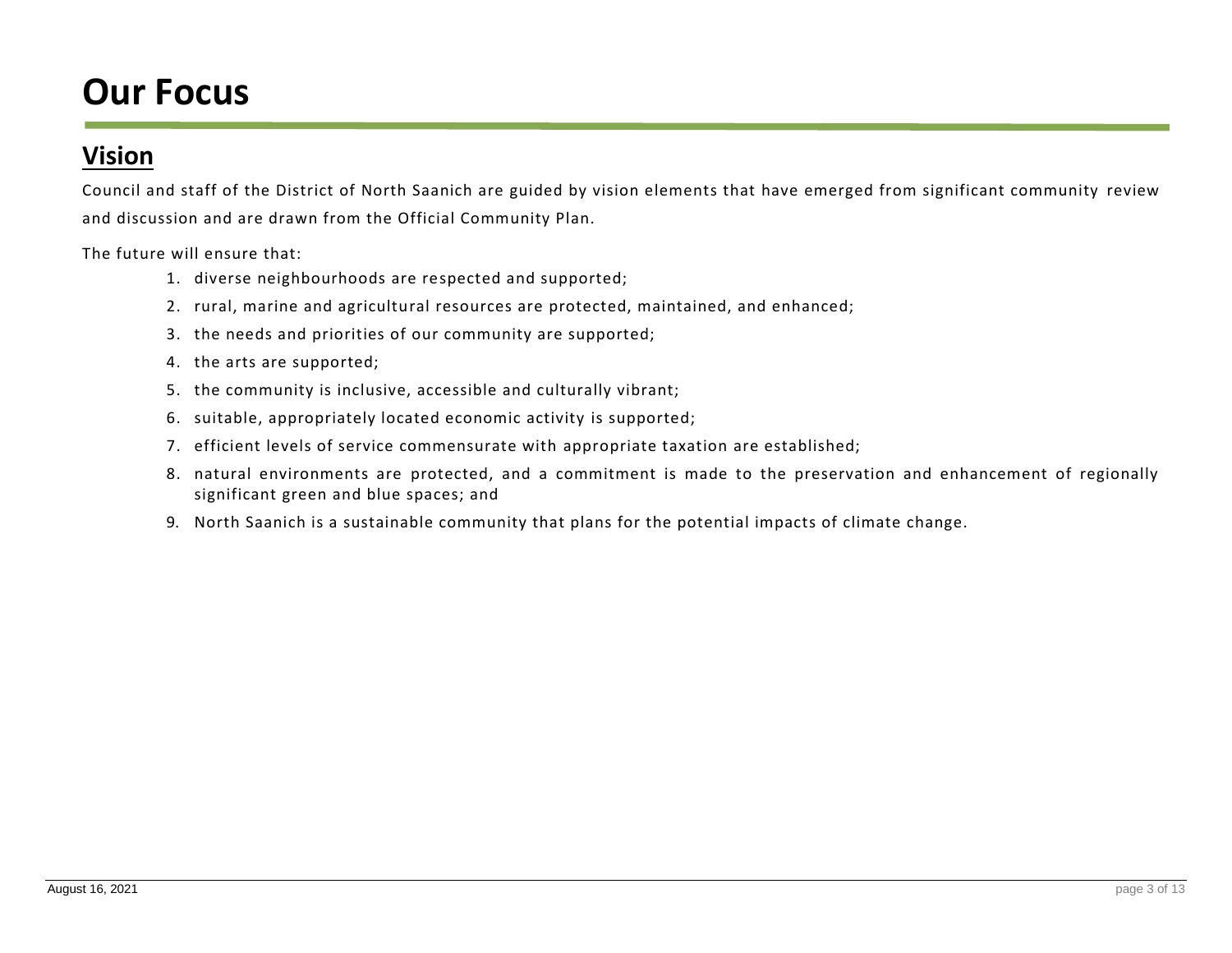### **Mission**

The mission of the Direct of North Saanich is to provide leadership and good governance that reflect the community vision and protects, promotes and enhances a safe and diverse community for current and future generations.

The Municipal Purposes outlined in the *Community Charter* further detail the purposes of the District of North Saanich:

Section 7. The purposes of a municipality include

- (a) providing for good government of its community,
- (b) providing for services, laws and other matters for community benefit,
- (c) providing for stewardship of the public assets of its community, and
- (d) fostering the economic, social and environmental well-being of its community.

### **Reconciliation**

Council acknowledges the District of North Saanich exists within the Traditional Territories of Coast Salish peoples and is committed to respectfully and appropriately engaging First Nations communities in matters of common interest.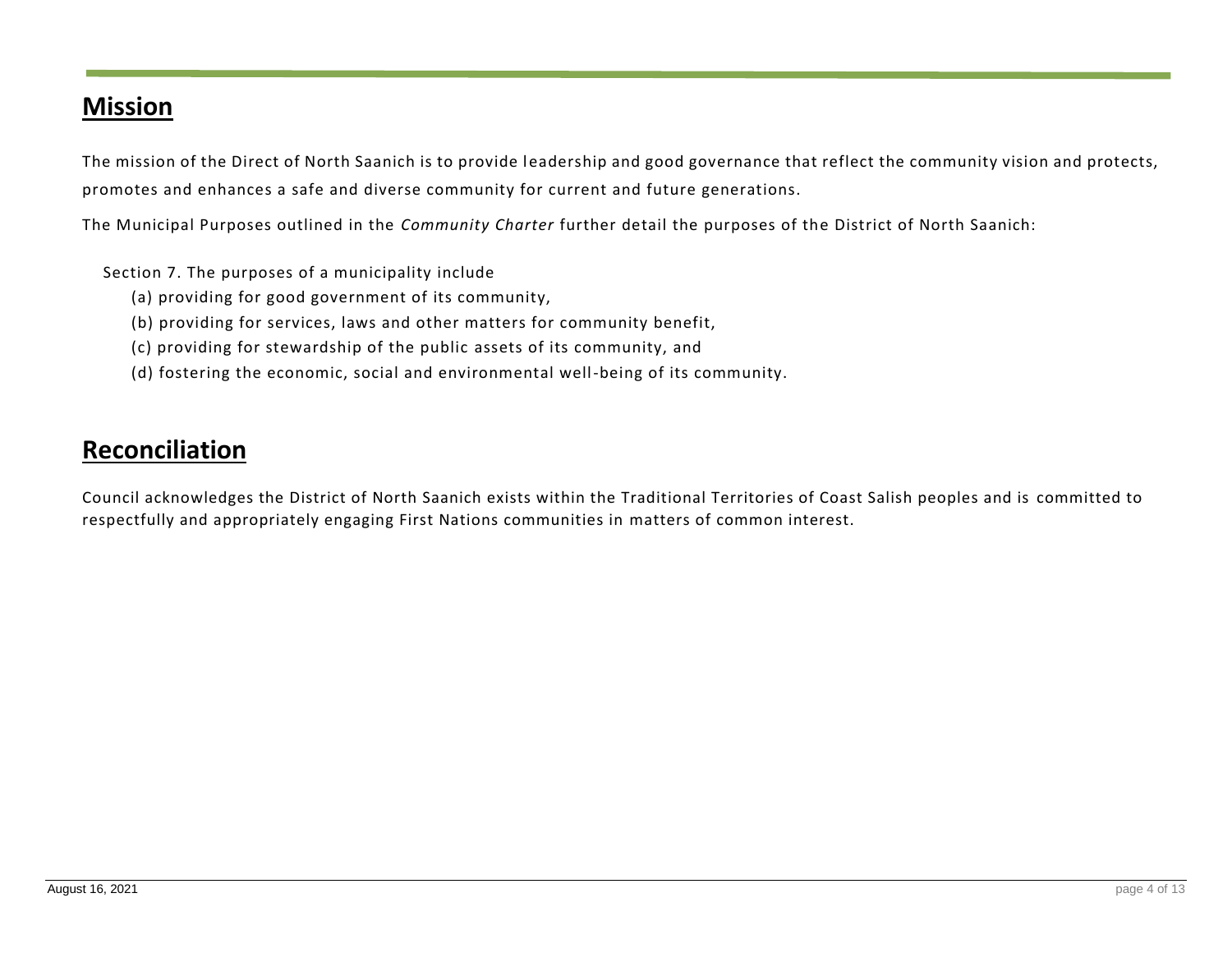## **CORE SERVICES**

The Strategic Plan focuses on new objectives; however, it is recognized and acknowledged that the vast majority of the District's resources are devoted to its core services,

Within the means of District taxpayers, we are committed to meeting or exceeding public expectations in each of the following service areas:

- 1. governance leadership supported by volunteer Commissions/Committees and public consultation;
- 2. community planning for housing, economic development, heritage, arts and culture, and agriculture;
- 3. Emergency Services, police and emergency preparedness;
- 4. public works and Infrastructure Services;
- 5. parks, trails and preservation of green space;
- 6. environmental stewardship and protection;
- 7. joint recreation services with Peninsula Recreation Commission;
- 8. accountable financial and administrative services with a focus on performance management across all functions; and
- 9. effective communication with the public.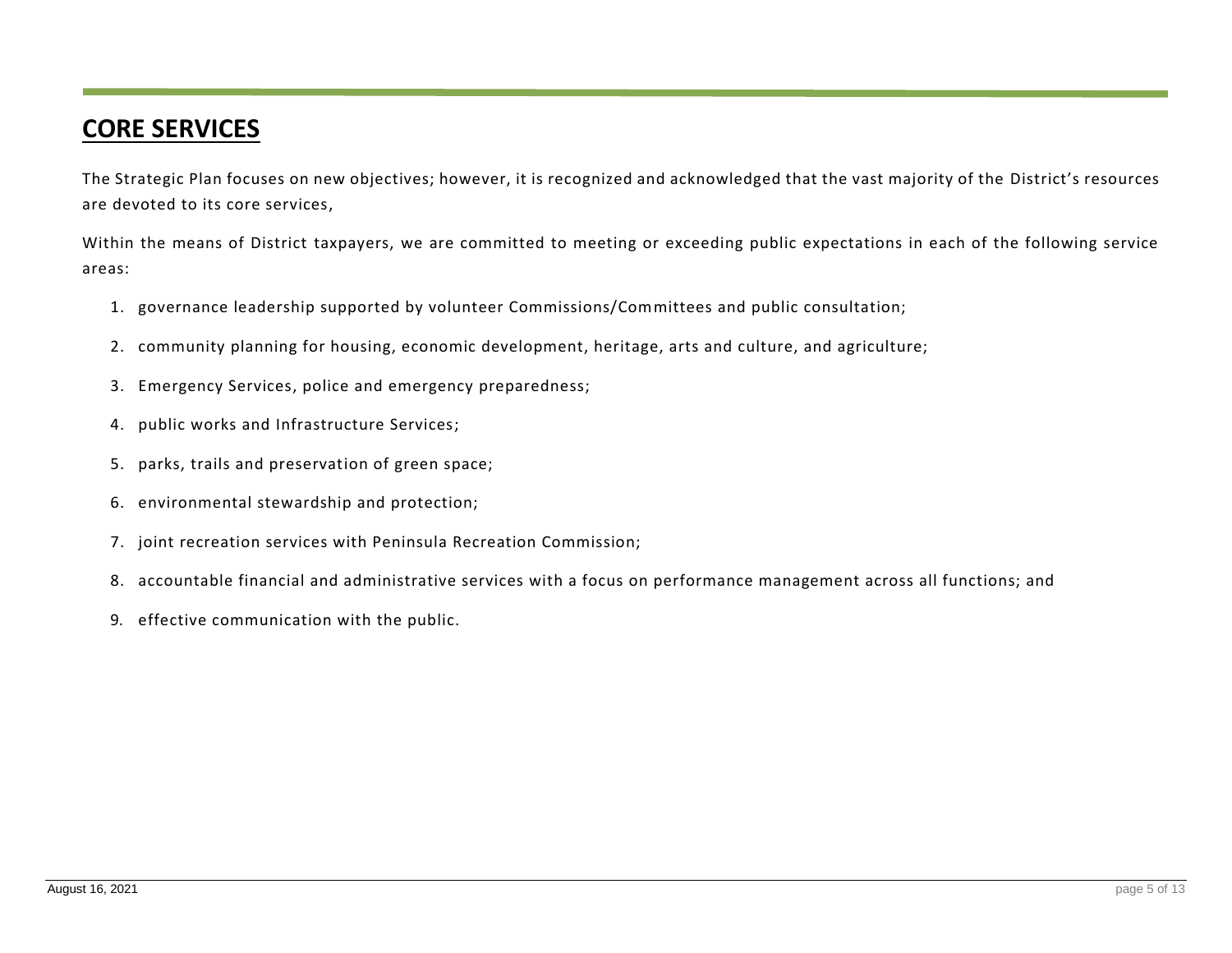# **VALUES AND OPERATING PHILOSOPHY**

The District of North Saanich Council and staff will:

- 1. be ethical, open, honest and fair;
- 2. provide excellent customer service;
- 3. collaborate as a strong team and promote constructive relationships at the local and regional level;
- 4. make decisions that reflect the overall will and best interests of our community;
- 5. be consistent in application of policy, bylaws and regulations;
- 6. be flexible, innovative and progressive in our efforts to improve results while being tolerant of appropriate risks;
- 7. ensure outstanding stewardship of public assets and the environment;
- 8. be supportive of the community's strong volunteer ethic; and
- 9. be respectful of neighbourhood issues.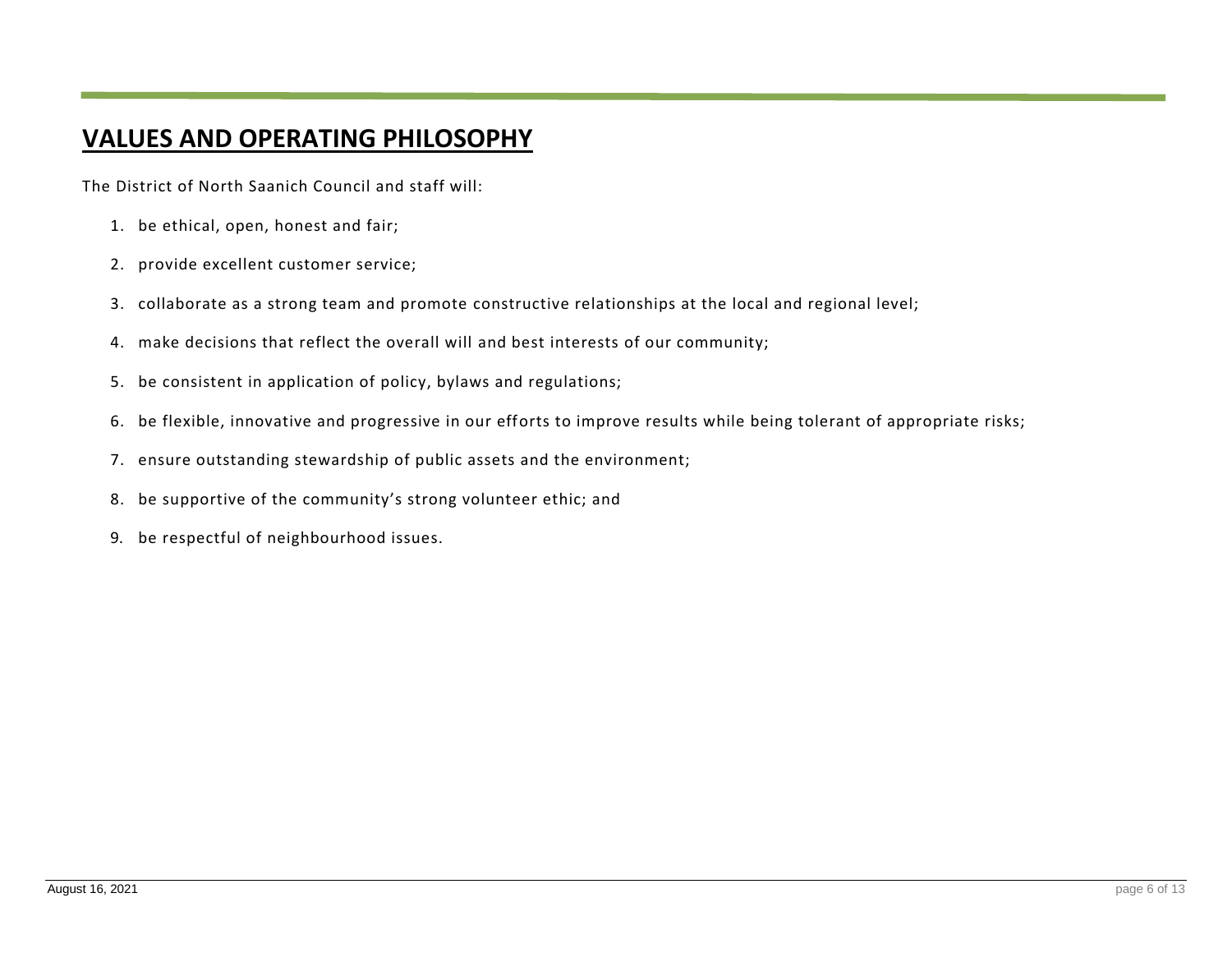# **Strategic Priorities**

Strategic Priorities are overarching directions that guide the District's efforts towards realizing our vision. In selecting the five priorities, Council focused on the need to demonstrate our commitment to our rural and marine character, the importance of maintaining a strong sense of community, and the challenges of delivering quality services at a reasonable cost to the taxpayer.

The five strategic priorities area shown in the following illustration; each priority is further detailed on the following pages.



Each Strategic Priority is accompanied by a table that details goals and specific projects and initiatives to be initiated in the 2021-2024 period.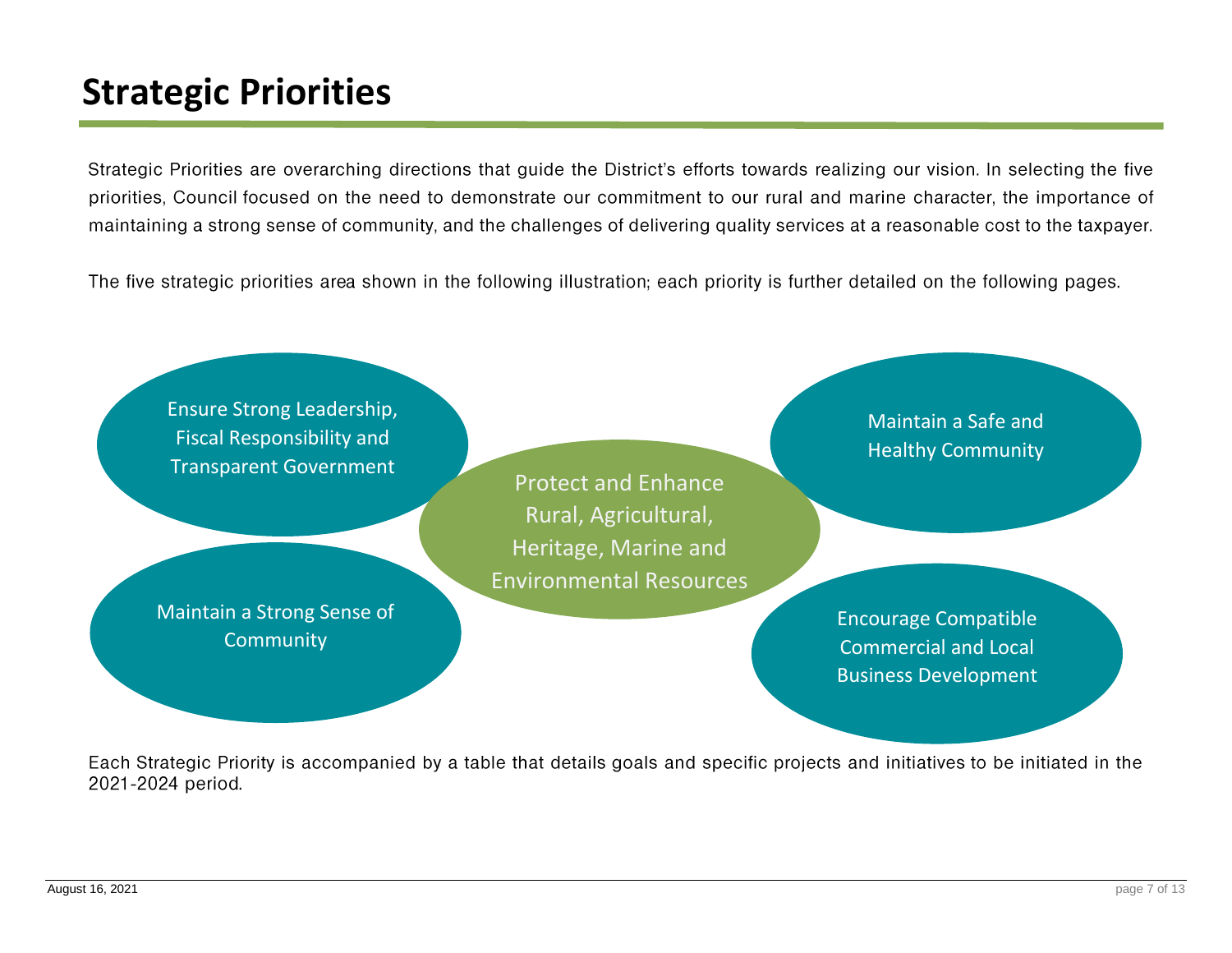# **District of North Saanich 2021-2024 Strategic Plan**

#### **SP1: Protect and Enhance Rural, Agricultural, Heritage, Marine and Environmental Resources**

North Saanich residents are proud and protective of their special place and unique environments. Through our participation with the Capital Regional District we continue to work with the Regional Growth Strategy. In concert with the Green/Blue Spaces Strategy, the District is committed to protecting and enhancing sensitive and significant land and marine environments. Further, the District is committed to protecting and enhancing its ru ral, agricultural and heritage roots and lifestyle. The District is committed to reducing greenhouse gas emissions and related cos ts to address climate change.

- Preserve and protect significant and sensitive environmental areas and ecosystems
- Preserve and protect sensitive marine and inter-tidal habitats
- Mitigate climate change impacts
- Enhance parks and trails

|   | <b>Projects &amp; Initiatives</b>                                                                                     | <b>Timeline</b> | <b>Lead</b><br><b>Department</b> |
|---|-----------------------------------------------------------------------------------------------------------------------|-----------------|----------------------------------|
|   | Review and Update Parks Plan including                                                                                | 2022            | IS                               |
|   | prioritize beach access improvements including parking<br>review service levels<br>future development of Jubilee Park |                 |                                  |
|   | Review Tree Bylaw UNDERWAY, completion expected by end of 2021                                                        | 2021            | <b>PCS</b>                       |
| 3 | Staff to prepare a discussion paper on natural asset management: financial & ecological                               | 2023            | IS                               |
|   | (ecological asset management to be part of the Parks Plan)                                                            |                 |                                  |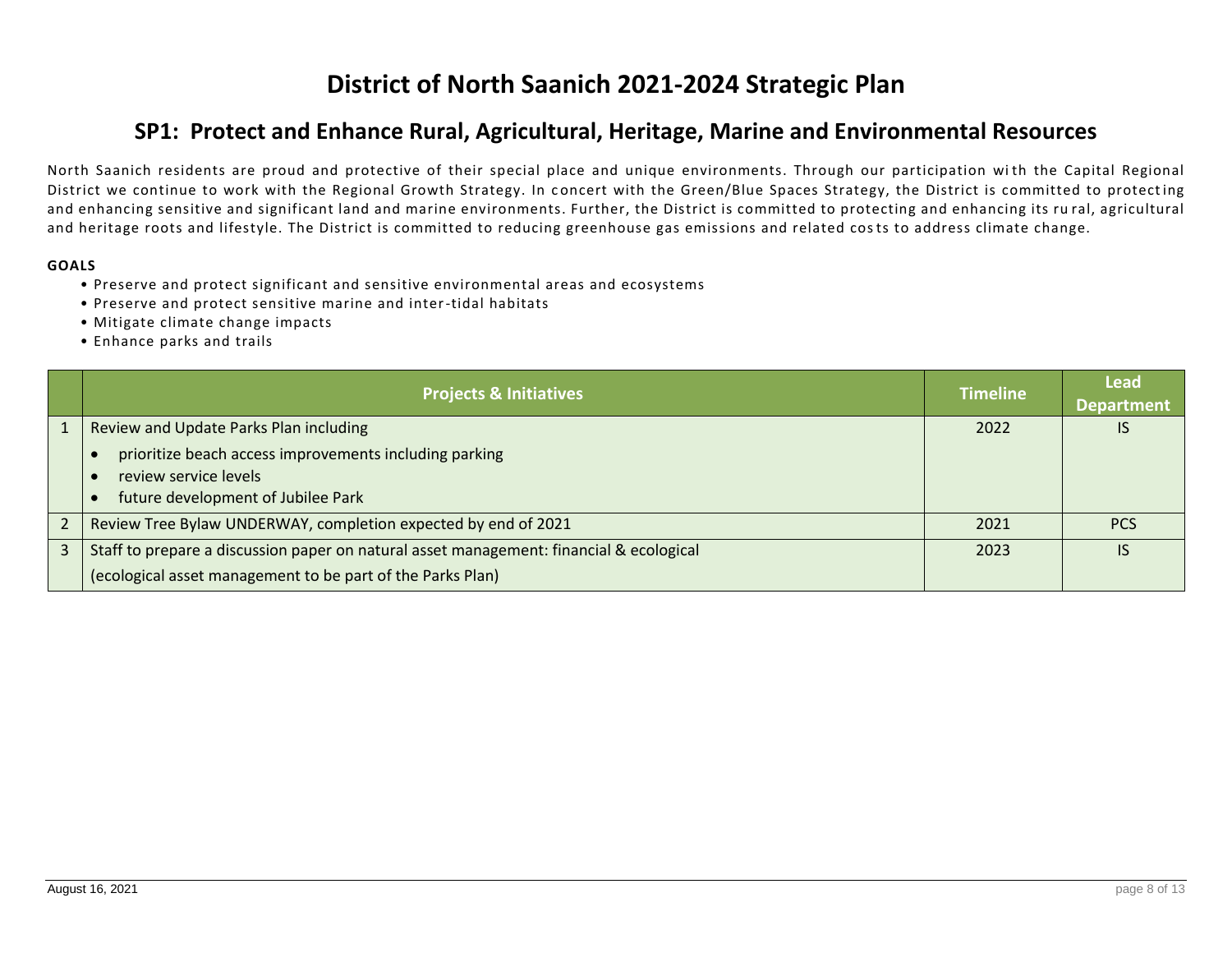#### **SP 2: Maintain a Safe and Healthy Community**

North Saanich residents expect their municipal government to take steps to ensure public and environmental safety and health issues are addressed through provision of appropriate infrastructure and services such as water quality, liquid and solid waste management, safe roads, po lice, fire and emergency medical services. The key challenge in a sma ll municipality with extensive rural areas is to determine the appropriate balance amongst owner provision of services (e.g. septic systems), partnership provision with neighbouring jurisdictions (Saanich Peninsula Unified Sewer Treatm ent, RCMP, Peninsula Emergency Measures Organization, Panorama Recreation), and direct municipal provision (North Saanich Volunteer Fire Departmen t).

- Protect resident safety and be prepared for emergencies
- Encourage and support active lifestyles

|                | <b>Projects &amp; Initiatives</b>                                                                                                                                            | <b>Timeline</b> | <b>Lead</b><br><b>Department</b> |
|----------------|------------------------------------------------------------------------------------------------------------------------------------------------------------------------------|-----------------|----------------------------------|
|                | Update Wildfire Protection Plan and include consideration of development permits and implementation CWPP report<br>ready for Council adoption; DP's will be addressed in OCP | 2021            | ES                               |
| $\overline{2}$ | Staff to prepare a report to address the benefits and costs of green resources and outdoor burning                                                                           | 2022            | PCS/IS/ES                        |
| 3              | Identify truck and bus routes on District roads                                                                                                                              | 2022            | IS                               |
| 4              | Explore the need to increase public engagement in emergency preparedness COMPLETE, part of regular operations                                                                | 2021            | ES                               |
| 5              | Staff to report to Council on the scope and resources required to amend the Animal Control Bylaw to enable:<br>licensing of cats<br>regulation of feeding of wildlife        | 2023            | <b>PCS</b>                       |
| 6              | Set realistic goal year for carbon neutrality and develop plan for reaching it UNDERWAY, part of OCP                                                                         | 2021            | <b>PCS</b>                       |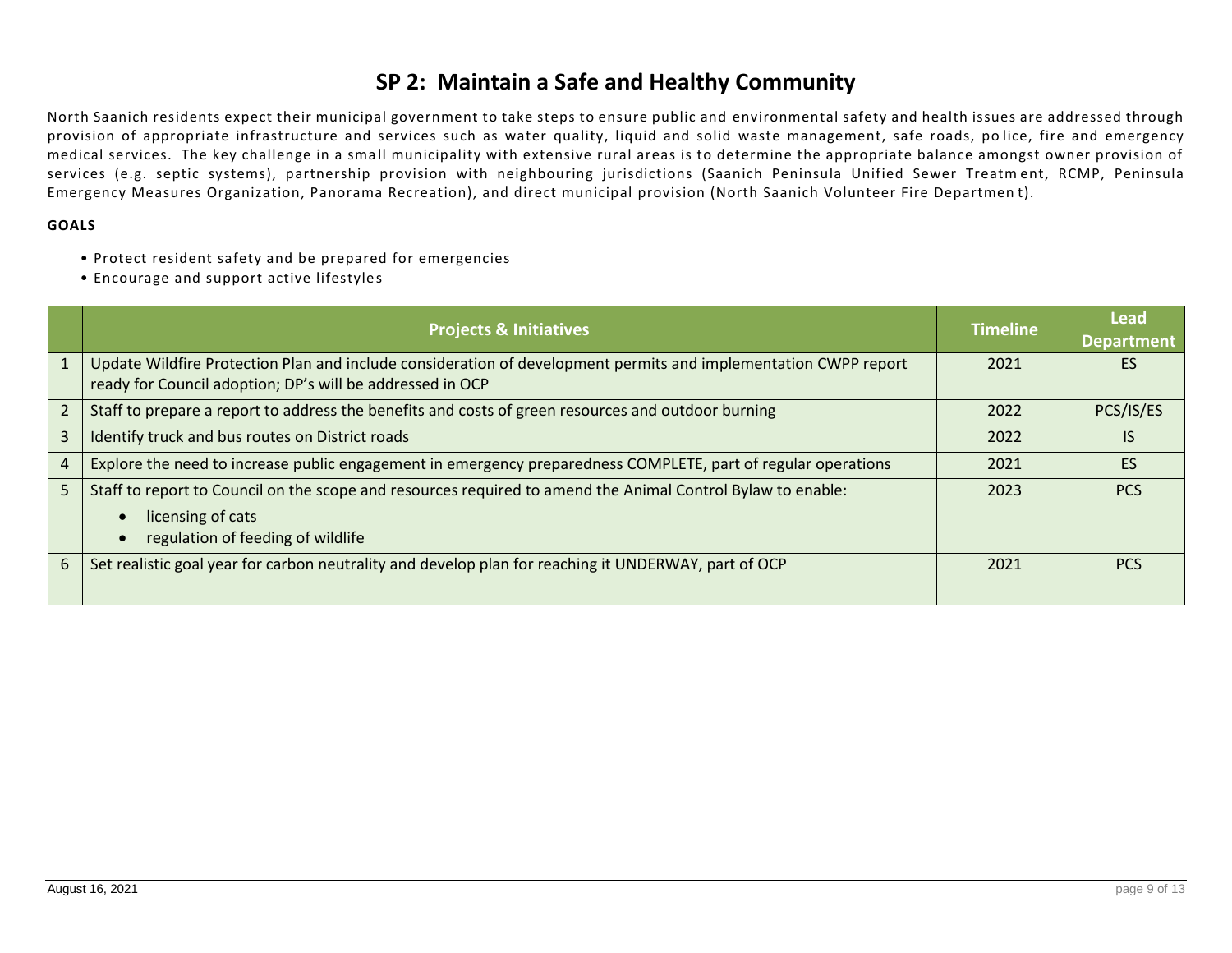#### **SP 3: Encourage Compatible Commercial and Local Business Development**

Local government has been given the mandate to foster the economic, social and environmental well -being of its community. The vision that guides this strategic plan makes it clear that North Saanich is interested in economic development that complements our rural and marine characteristics and our commitment to protection of the natural environment. Our motivators are to support our agricultural economy, encourage appropriate business development at the Airport and facilitate limited commercial development desired by our neighbourhoods. In addition, we must ensure the economic viability of the District through a balanced, sustainable tax base.

- An operating environment supportive of local business
- A vibrant and sustainable agricultural economy

| <b>Projects &amp; Initiatives</b>                          | Timeline | Lead<br><b>Department</b> |
|------------------------------------------------------------|----------|---------------------------|
| Review Home/Business Occupation permitted uses/regulations | 2023     | <b>PCS</b>                |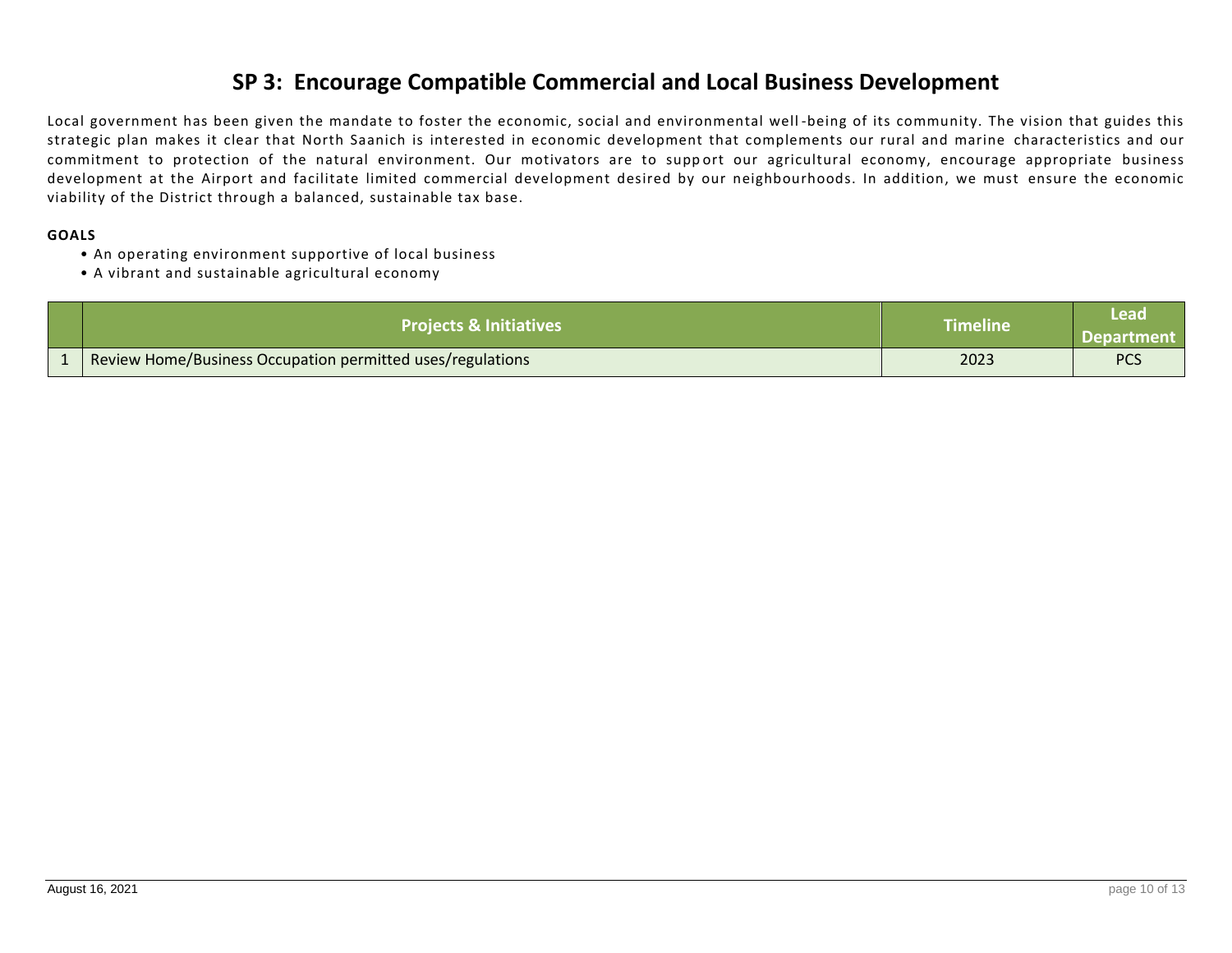#### **SP 4: Maintain a Strong Sense of Community**

North Saanich is comprised of established neighbourhoods: the South -East Quadrant/Dean Park, Ardmore, Lands End/Curtis Point and Deep Cove. We support pride in the community that includes respect for diversity, support for the unique requirements of each neighbourhood, and celebration of the quality of the life we share together.

- A strong sense of pride, identity and belonging in North Saanich
- Engaging the community
- Housing policies that support local and regional demand
- Positive and constructive relations with First Nations

|                | <b>Projects &amp; Initiatives</b>                                                                                                                            | Timeline        | <b>Lead</b><br><b>Department</b> |
|----------------|--------------------------------------------------------------------------------------------------------------------------------------------------------------|-----------------|----------------------------------|
| $\mathbf{1}$   | Review Library Services in North Saanich                                                                                                                     | 2023            | <b>PCS</b>                       |
|                | staff report back on VIRL vs. GVPL 2023 - to coordinate study jointly with Sidney<br>staff report back on possible Panorama location - To follow above study |                 |                                  |
| $\overline{2}$ | Hold community events and consider:                                                                                                                          | 2023            | <b>CS</b>                        |
|                | Developing a "Welcome Program" for new residents                                                                                                             |                 |                                  |
|                | New Year's Levee                                                                                                                                             |                 |                                  |
| $\overline{3}$ | OCP Review & update including:                                                                                                                               | $2020 - 2022$   | <b>PCS</b>                       |
|                | Review boundaries re: Areas 1 & 2 Bylaw 1352 & area planning                                                                                                 | 2 year process  |                                  |
|                | Review guest cottages on small properties policy/zoning                                                                                                      |                 |                                  |
|                | Address climate change impacts including sea level rise planning                                                                                             |                 |                                  |
|                | Advance policies to guide marine & shoreline development                                                                                                     |                 |                                  |
|                | Review marine task force recommendations                                                                                                                     |                 |                                  |
| $\overline{4}$ | Prepare policy for decommissioning of illegal secondary suites                                                                                               | 2024            | <b>PCS</b>                       |
| 5              | Examine impacts of short-term vacation rentals on housing                                                                                                    | 2024            | <b>PCS</b>                       |
| 6              | Review and update zoning bylaw (including marina structures)                                                                                                 | Post OCP update | <b>PCS</b>                       |
|                |                                                                                                                                                              | 2023            |                                  |
|                | Work together with local bands to enhance communications with First Nations                                                                                  | Ongoing 2021    | <b>CS</b>                        |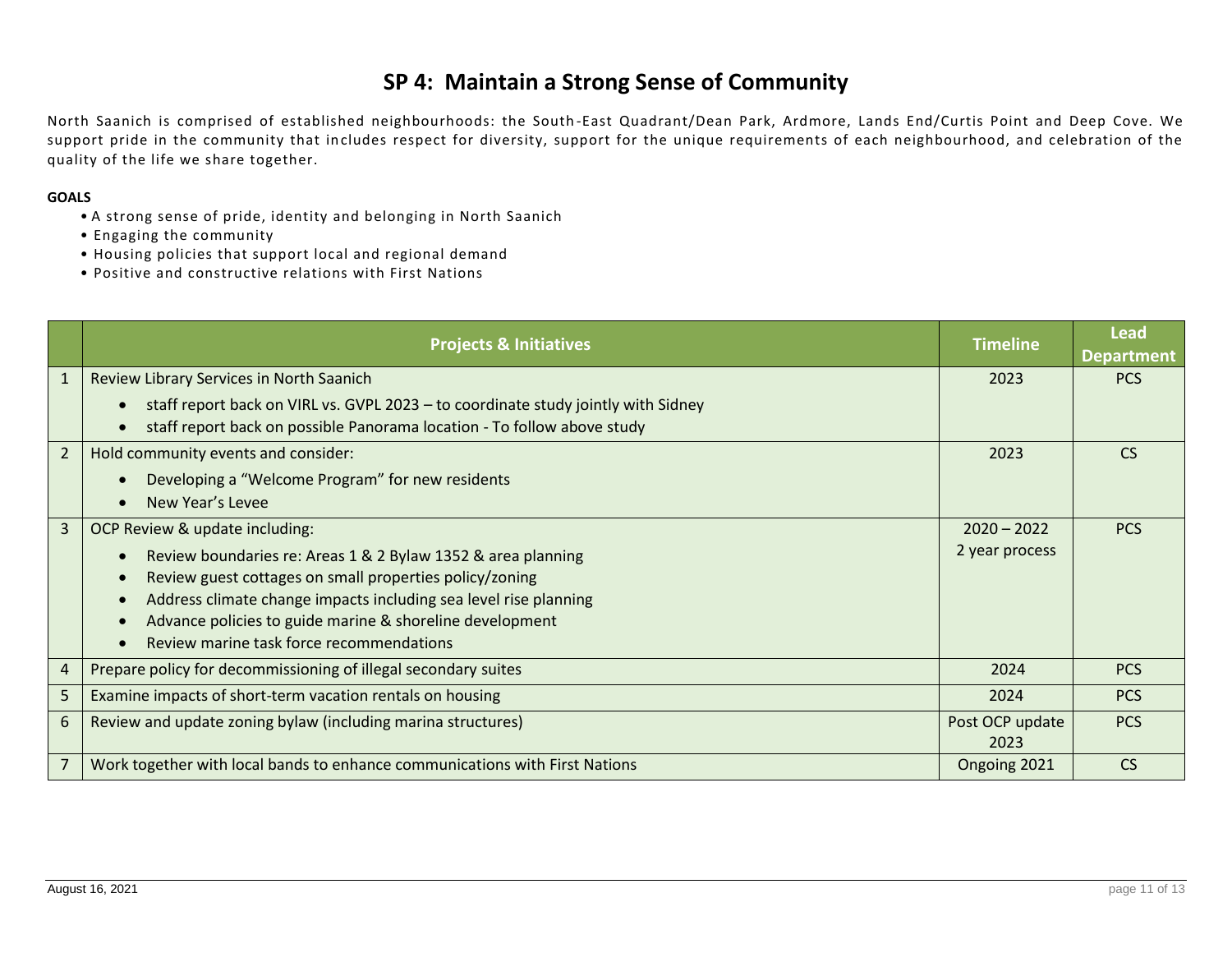#### **SP 5: Ensure Strong Leadership, Fiscal Responsibility and Transparent Government**

Our municipal mission and operating philosophy statements call for progressive leadership, service excellence, and outstanding stewardship of public assets.

- Efficient and cost effective management of corporate assets and financial services
- Efficient and effective administrative and regulatory processes.
- Effective governance and leadership
- Be an employer of choice

|                | <b>Projects &amp; Initiatives</b>                                            | <b>Timeline</b> | Lead<br><b>Department</b> |
|----------------|------------------------------------------------------------------------------|-----------------|---------------------------|
|                | Review and update Subdivision Bylaw including:                               | 2022            | <b>PCS</b>                |
|                | Subdivision notifications policy review & monitoring of impacts<br>$\bullet$ |                 |                           |
| 2 <sup>1</sup> | Policy manual review & update COMPLETE                                       | 2021            |                           |
|                | To include new anti-discrimination policy UNDERWAY<br>$\bullet$              |                 |                           |
| $\mathbf{3}$   | Finalize service agreements with First Nations UNDERWAY                      | 2021 in         | Corporate                 |
|                |                                                                              | progress        | <b>Services</b>           |
| 4 <sup>1</sup> | Review of MOU with Airport Authority (Align with Land Use Bylaw)             | 2022            | <b>PCS</b>                |